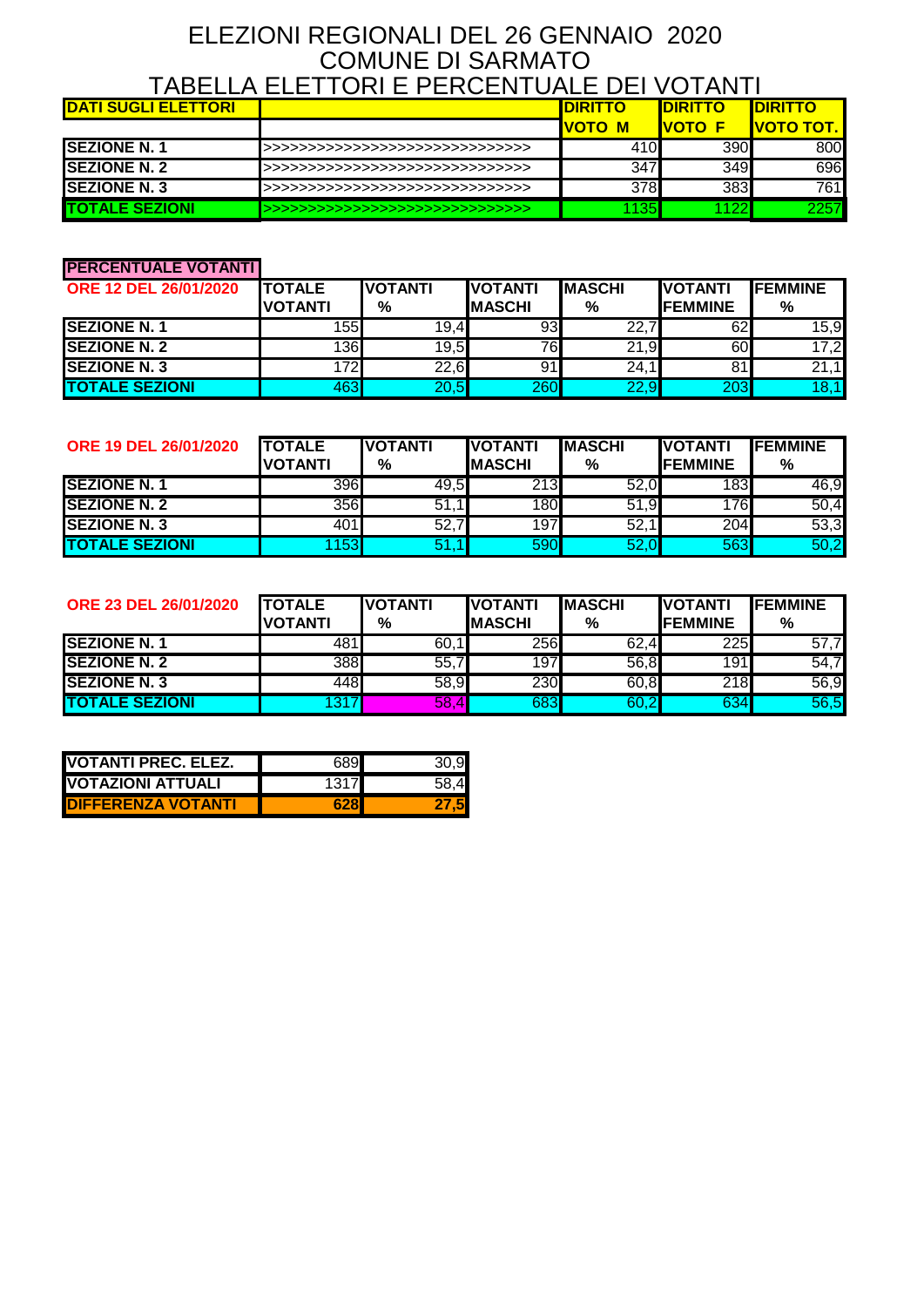|            |         |                |                    | <b>CANDIDATO N.1</b> |          |               | <b>CANDIDATO N. 2</b>                   |           |        | <b>CANDIDATO N. 3</b> |         |               | <b>CANDIDATO N. 4</b>  |             |             | <b>CANDIDATO N. 5</b>                    |       |           | <b>CANDIDATO N. 6</b>     |             |               | <b>CANDIDATO N.7</b> |           |               |            |                       |     |             |
|------------|---------|----------------|--------------------|----------------------|----------|---------------|-----------------------------------------|-----------|--------|-----------------------|---------|---------------|------------------------|-------------|-------------|------------------------------------------|-------|-----------|---------------------------|-------------|---------------|----------------------|-----------|---------------|------------|-----------------------|-----|-------------|
|            |         |                |                    | <b>COLLOT MARTA</b>  |          |               | <b>BERGONZONI LUCIA</b>                 |           |        | <b>BENINI SIMONE</b>  |         |               | <b>BERGAMINI LAURA</b> |             |             | <b>BONACCINI STEFANO</b>                 |       |           | <b>BATTAGLIA DOMENICO</b> |             |               | <b>LUGLI STEFANO</b> |           |               |            |                       |     |             |
|            |         |                |                    | LISTE COLL.          |          |               | <b>LISTE COLL.</b>                      |           |        | <b>LISTE COLL.</b>    |         |               | <b>LISTE COLL.</b>     |             |             | <b>LISTE COLL.</b>                       |       |           | <b>LISTE COLL.</b>        |             |               | <b>LISTE COLL.</b>   |           |               |            |                       |     |             |
|            |         | <b>VOTANTI</b> |                    | <b>NESSUNA</b>       | Voti con |               | F.L.-                                   | Voti cont |        | MOVIMENTO Voti cont   |         |               | <b>NESSUNA</b>         | Voti cont e |             | VOLT-                                    |       |           | <b>VVV</b>                | Voti cont e |               | L'ALTRA ER           |           |               |            |                       |     |             |
|            |         |                |                    |                      |          |               | <b>GIOVANI X</b><br>L'A. - LEGA         |           |        |                       |         |               |                        |             |             | <b>EUROPA</b><br>VERDE - PD -            |       |           |                           |             |               |                      |           |               | lo v       |                       | l S | TGI<br>O E  |
| <b>SEZ</b> |         |                |                    |                      | e provv  | $\frac{9}{6}$ | <b>SALVINI -</b>                        | e provv   | $\%$   |                       | e provv | $\frac{9}{6}$ |                        | provv non   | %           | <b>BONACCINI</b>                         | provv | %.        |                           | provv non   | $\frac{9}{6}$ |                      | provv non | $\frac{9}{6}$ |            | O Voti<br>A T Nulli e |     | IT N<br>A E |
|            |         |                |                    |                      |          |               | <b>GIORGIA M. -</b><br><b>BERGONZON</b> |           |        |                       |         |               |                        |             |             | <b>PRES-</b><br><b>+EUROPA - ER</b>      |       |           |                           |             |               |                      |           |               |            |                       | l e | LRI         |
|            |         |                |                    | <b>LISTA</b>         | non ass  |               | <b>IPRES-</b>                           | non ass   |        | 5 STELLE non ass      |         |               | <b>LISTA</b>           | ass         |             | CORAGGIOSA <sup>N</sup> ass <sup>N</sup> |       |           |                           | ass         |               |                      | ass       |               |            |                       |     |             |
|            |         | 256 225 481    |                    |                      |          | $0,00\%$      | 281                                     |           | 59,66% | 17                    |         | $3,61\%$      |                        |             | 0,64%       | 168                                      | 21    | 35,67%    |                           |             | 0,21%         |                      |           | 0,21%         | 471 I      | $\mathbf{0}$          |     | 513         |
|            | 2   197 |                | 191 388            |                      |          | 0,26%         | 215                                     |           | 56,28% |                       |         | 1,83%         | $\bf{0}$               |             | 0,00%       | 157                                      |       | 41,10%    | $\mathbf 0$               |             | $0,00\%$      |                      |           | 0,52%         | 382        | 0                     |     | 406         |
|            |         |                | 230   218   448    |                      |          | 0,23%         | 261                                     | 6         | 60,42% |                       |         | 1,39%         | $\mathbf{0}$           |             | 0,00%       | 163                                      | -20   | 37,73%    |                           |             | 0,23%         |                      |           | $0,00\%$      | 432 0      |                       | 10  | 476         |
|            |         |                | Total 683 634 1317 |                      |          | 0,16%         | 757                                     | 21        | 58,91% | 30                    |         | 2,33%         |                        |             | $  0, 23\%$ | 488                                      |       | 50 37,98% |                           |             | 0,16%         |                      |           | 33,33%        | $1285$ $0$ |                       | 23  | 9 1395      |

# ELEZIONI REGIONALI DEL 26 GENNAIO 2020 COMUNE DI SARMATO

# RISULTATO DEFINITIVO CANDIDATO PRESIDENTE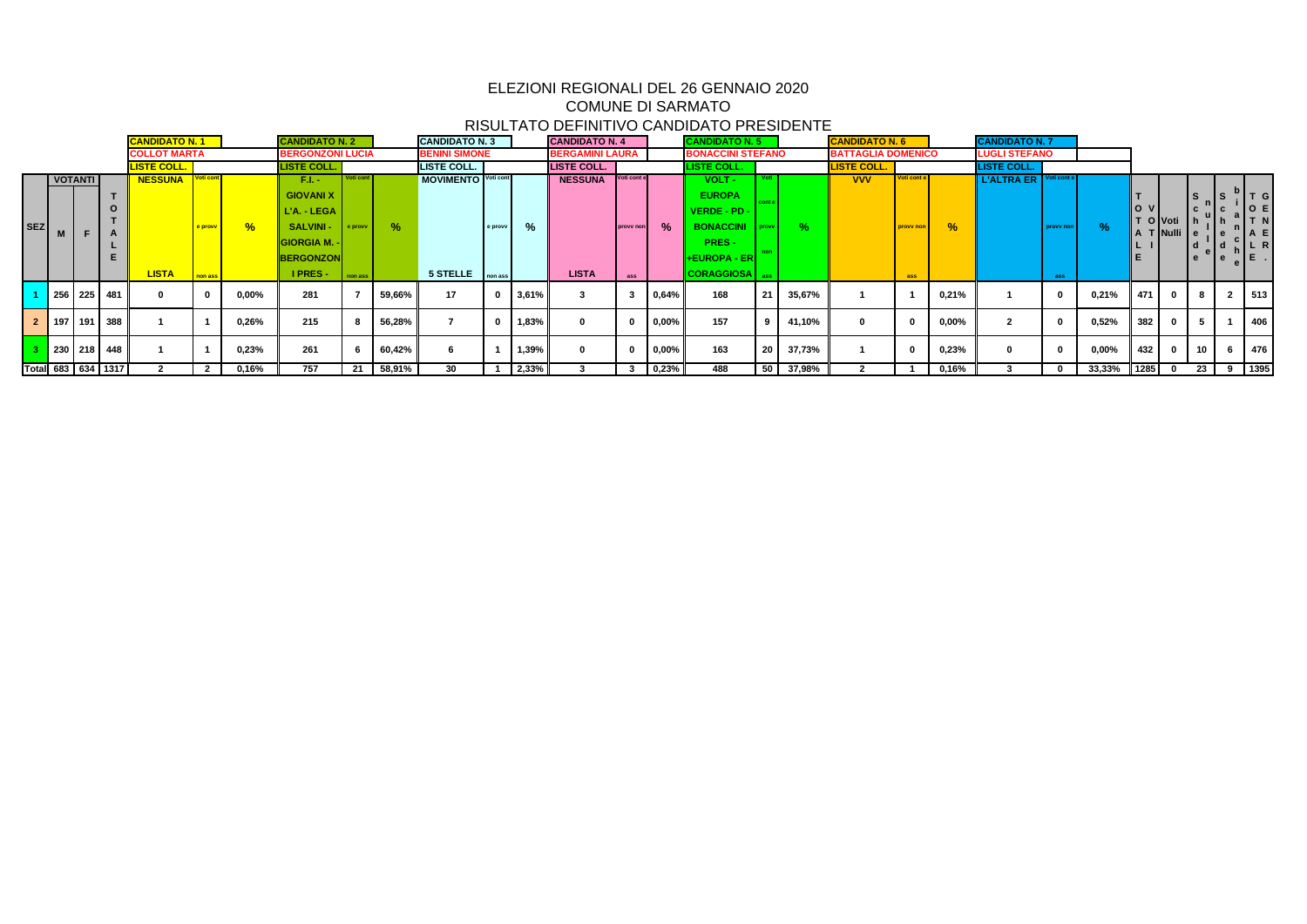|                             | LISTA N. |                      |  |       |                                                     |                          |                         |     |                                 |           |  |               |                      |                 |                |                                   |  |                                    |                                                                                                  |                                                      |       |  |  |                                   |  |                       |                                  |               |              |                    |           |                        |       |                  |                        |                         |                                                      |         |
|-----------------------------|----------|----------------------|--|-------|-----------------------------------------------------|--------------------------|-------------------------|-----|---------------------------------|-----------|--|---------------|----------------------|-----------------|----------------|-----------------------------------|--|------------------------------------|--------------------------------------------------------------------------------------------------|------------------------------------------------------|-------|--|--|-----------------------------------|--|-----------------------|----------------------------------|---------------|--------------|--------------------|-----------|------------------------|-------|------------------|------------------------|-------------------------|------------------------------------------------------|---------|
| VOTANTI                     |          |                      |  |       |                                                     | ∴ ∎ conte<br><b>Drow</b> |                         | G N | S conte<br>provv<br>A I non ass |           |  |               | $\blacksquare$ provv |                 | $M_{5}$<br>V S | cont e<br><b>Drovy</b><br>non ass |  | Voti<br>cont e<br>provv<br>non ass |                                                                                                  | cont e<br>$E$ I provv                                |       |  |  |                                   |  |                       | cont e<br>$I$   provv<br>non ass |               | <b>provv</b> |                    | I non as: |                        |       | lo v             | T O Voti Schede Schede | A T Nulli nulle bianche | TVVSCP1<br>$00A0AR$ <sub>T</sub><br>TTLLNE<br>AIIODS | D D   A |
| $1 \,   \, 256 \,   \, 225$ |          | 481   13   0   2,96% |  |       | $\overline{2}$                                      |                          | 0 0,46% 207 0 47,15% 51 |     |                                 |           |  | 0 11,62%      |                      |                 |                | 0 0,23% 18 0 4,10%                |  |                                    |                                                                                                  |                                                      |       |  |  | 0 0,91% 113 0 25,74% 11 0 2,51% 2 |  | 0 $0,46\%$ 15 0 3,42% |                                  |               |              | $0 \t 0 \t 0,00\%$ |           | $0 \t 0.23\%$ 439      |       |                  |                        |                         |                                                      |         |
| 2 197 191                   |          |                      |  |       | 388 10 0 2,75% 0                                    |                          | $0 \t 0.00\%$ 162 0     |     |                                 | 44,51% 34 |  | $0 \t 9,34\%$ |                      | $0 \t 0.55\%$ 9 |                | $0 \quad 2,47\%$                  |  |                                    | $0 \t 0,00\%$ 2                                                                                  | $\overline{\phantom{a}}$ of $\overline{\phantom{a}}$ | 0,55% |  |  | 99 0 27,20% 24 0 6,59% 2          |  |                       |                                  |               |              |                    |           | 2 0 0.55% 364          |       |                  |                        |                         |                                                      |         |
| 3 230 218                   |          | 448 10 0 2,48%       |  |       | $\overline{\phantom{a}}$ 2 $\overline{\phantom{a}}$ |                          | 0 0,50% 187 0 46,29% 50 |     |                                 |           |  | 12,38%        |                      | $0 \t 1,49\%$ 6 |                | $0 \t1.49\%$                      |  |                                    | $\begin{array}{ c c c c c c c c } \hline \multicolumn{1}{ c }{0.25\%} & 4 \\ \hline \end{array}$ | $\overline{\phantom{a}}$                             | 0,99% |  |  | $102$ 0 25,25% 21 0 5,20% 5       |  | $1,24\%$ 9            |                                  | $0 \t 2,23\%$ |              |                    |           | $0 \t 0 \t 0,00\%$ 404 |       |                  |                        |                         |                                                      |         |
|                             |          |                      |  | 2,73% |                                                     | $\mathbf{0}$             | 0,33%                   | 556 |                                 | 46,06%    |  |               |                      | $0 \t 0.75%$    |                |                                   |  |                                    |                                                                                                  |                                                      |       |  |  | 4,64%                             |  | 0,75%                 |                                  | 3,48%         |              | $  0,08\%  $       |           |                        | 0,25% | $\parallel$ 1207 |                        |                         |                                                      | 1317    |

#### ELEZIONI REGIONALI DEL 26 GENNAIO 2020 COMUNE DI SARMATO RISULTATO DEFINITIVO LISTE CIRCOSCRIZIONALI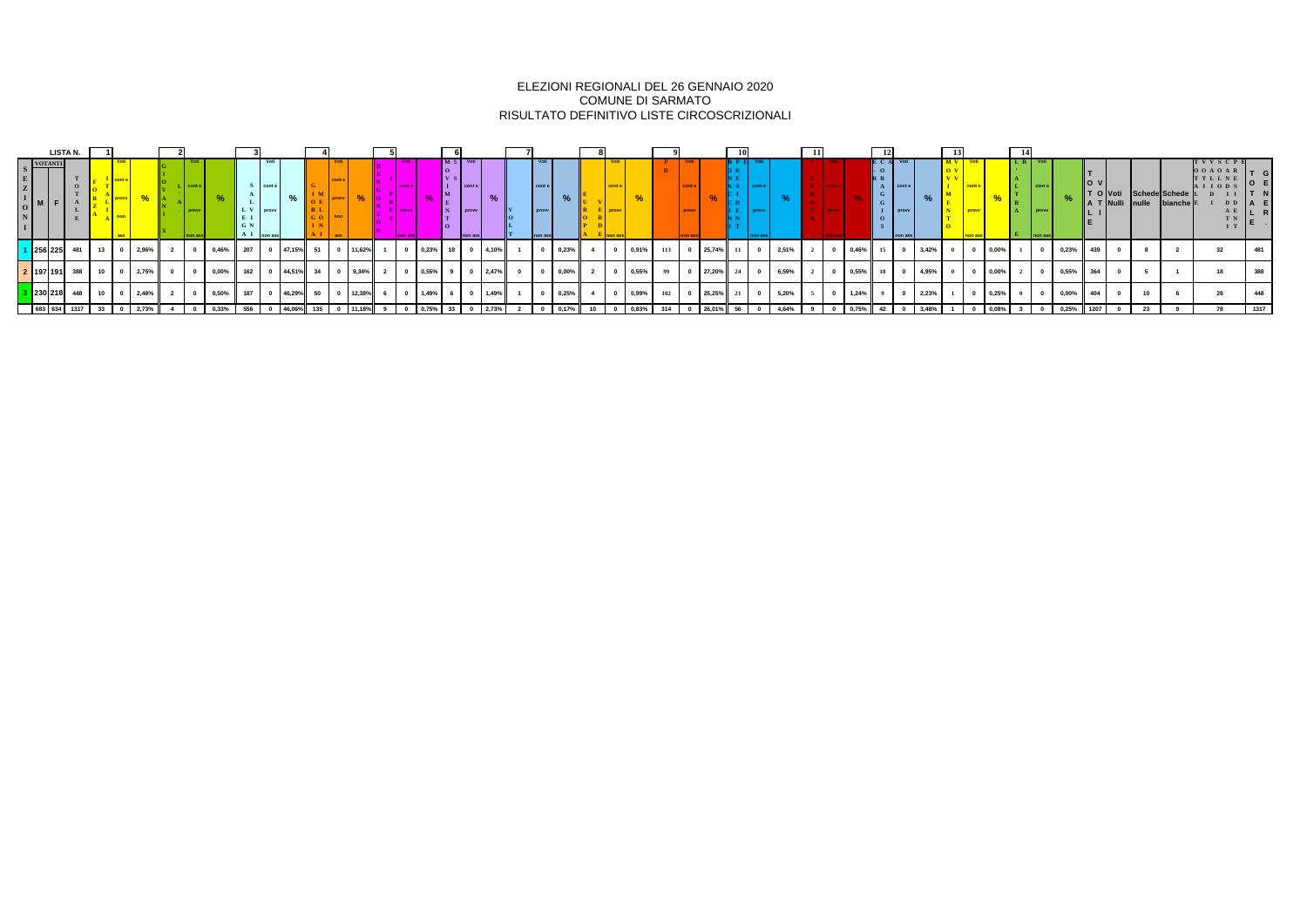| SEZ.            |                                           |                                                               |                                                             |                                                                     | <b>LISTE CIRCOSCRIZIONALI</b>                                |                                                 |                                   |                                           |                    |                                                                |                                  |                                                                   |                                             |                                                     |
|-----------------|-------------------------------------------|---------------------------------------------------------------|-------------------------------------------------------------|---------------------------------------------------------------------|--------------------------------------------------------------|-------------------------------------------------|-----------------------------------|-------------------------------------------|--------------------|----------------------------------------------------------------|----------------------------------|-------------------------------------------------------------------|---------------------------------------------|-----------------------------------------------------|
|                 | <b>LISTA1</b><br><b>FORZA ITALIA</b>      | <b>LISTA2</b><br><b>GIOVANI PER</b><br><b>L'AMBIENTE</b>      | <b>LISTA 3</b><br>LEGA SALVINI EMILIA<br><b>ROMAGNA</b>     | LISTA 4<br><b>GIORGIA MELONI</b><br><b>FRATELLI D'ITALIA</b>        | LISTA <sub>5</sub><br><b>BERGONZONI</b><br><b>PRESIDENTE</b> | LISTA 6<br>MOVIMENTO 5 STELLE                   | LISTA <sub>7</sub><br><b>VOLT</b> | LISTA <sub>8</sub><br><b>EUROPA VERDE</b> | LISTA 9            | - PD L<br>LISTA 10<br><b>BONACCINI</b><br><b>PRESIDENTE</b>    | <b>LISTA 11</b><br><b>EUROPA</b> | LISTA <sub>12</sub><br><b>EMILIA ROMAGNA</b><br><b>CORAGGIOSA</b> | LISTA <sub>13</sub><br><b>MOVIMENTO 3 V</b> | LISTA 14<br>L'ALTRA EMILIA<br><b>ROMAGNA</b>        |
|                 | <b>BERSANI</b>                            | <b>DELL'AVERSA</b>                                            | 0 RANCAN                                                    | <b>TAGLIAFERE</b>                                                   | <b>CAPUCCIAT</b>                                             | 0RAI                                            | <b>LEVATI</b>                     | 0 OTTOLINI                                | 0 TARASCONI        | 13 PASQUALI                                                    | 0 ARCELLI FO                     | <b>CASTELLI</b>                                                   | 6 воссн <u>і</u>                            | <b>CESENA</b>                                       |
|                 | <b>MINARI</b>                             | <b>MAGGI</b>                                                  | 0 CAPPUCCIAT                                                | <b>CALLORI</b>                                                      | 15 silva                                                     | $0$ BOERI                                       | <b>LATTUCA</b>                    | 0 CORRADI                                 | O BIASINI          | <b>TORRETT</b>                                                 | <b>CIARDELLI</b>                 | CORSO                                                             | 0 BRICCHI                                   | LABBE                                               |
|                 | <b>TRAVERSONE</b>                         | <b>ELEUTERI</b>                                               | 0 CAVALLI                                                   | <b>CAMPOPIAN</b>                                                    | <b>CARDIS</b>                                                | 0 BARILE                                        | <b>IPPOLITO</b>                   | 0 PELLEGRIN                               | <b>O</b> SCAGNELLI | <b>PERRUCCI</b>                                                | ) MIGLIOLI                       | <b>PASTORELL</b>                                                  | 0 PANARO                                    | <b>TAGLIAFER</b>                                    |
|                 | ZILLI                                     | <b>BOSELLI</b>                                                | 0 STRAGLIATI                                                | 6 ZANARDI                                                           | <b>MASTROMA</b>                                              | 0 DEPANTZ                                       | <b>VIGNETTI</b>                   | 0 PORTESANI                               | 0 MOLINARI         | PAGANI                                                         | 0 GALAVERN                       | <b>J</b> GROPPELLI                                                | <b>IANNUZZI</b>                             | TAMBORLA                                            |
|                 | <b>TOTALE</b>                             | <b>TOTALE</b>                                                 | 0 TOTALE                                                    | <b>40 TOTALE</b>                                                    | 22 TOTALE                                                    | 0 TOTALE                                        | <b>TOTALE</b>                     | <b>TOTALE</b>                             | 0 TOTALE           | <b>19TOTALE</b>                                                | <b>TOTALE</b>                    | <b>OITOTALE</b>                                                   | 9 TOTALE                                    | <b>TOTALE</b>                                       |
|                 | LISTA <sub>1</sub><br><b>FORZA ITALIA</b> | LISTA <sub>2</sub><br><b>GIOVANI PER</b><br><b>L'AMBIENTE</b> | LISTA <sub>3</sub><br>LEGA SALVINI EMILIA<br><b>ROMAGNA</b> | <b>LISTA 4</b><br><b>GIORGIA MELONI</b><br><b>FRATELLI D'ITALIA</b> | LISTA <sub>5</sub><br><b>BERGONZONI</b><br><b>PRESIDENTE</b> | LISTA <sub>6</sub><br><b>MOVIMENTO 5 STELLE</b> | LISTA <sub>7</sub><br><b>VOLT</b> | LISTA <sub>8</sub><br><b>EUROPA VERDE</b> | LISTA 9            | <b>PD</b><br>LISTA 10<br><b>BONACCINI</b><br><b>PRESIDENTE</b> | <b>LISTA 11</b><br><b>EUROPA</b> | <b>LISTA 12</b><br><b>EMILIA ROMAGNA</b><br><b>CORAGGIOSA</b>     | LISTA <sub>13</sub><br><b>MOVIMENTO 3 V</b> | LISTA 14<br><b>L'ALTRA EMILIA</b><br><b>ROMAGNA</b> |
|                 | <b>BERSANI</b>                            | O DELL'AVERSA                                                 | 0 RANCAN                                                    | <b>TAGLIAFERE</b>                                                   | <b>CAPUCCIAT</b>                                             | RAI                                             | ) LEVATI                          | 0 OTTOLINI                                | 0 TARASCONI        | 10 PASQUALI                                                    | <b>ARCELLIFC</b>                 | 0 CASTELLI                                                        | 8 BOCCHI                                    | CESENA                                              |
|                 | <b>MINARI</b>                             | $\mathbf{M}$ AGGI                                             | 0 CAPPUCCIAT                                                | <b>CALLORI</b>                                                      | SILVA                                                        | $0$ BOERI                                       | <b>LATTUCA</b>                    | 0 CORRADI                                 | O BIASINI          | <b>TORRETTA</b>                                                | <b>CIARDELLI</b>                 | CORSO                                                             | 0 BRICCHI                                   | <b>LABBE</b>                                        |
|                 | TRAVERSONE                                | <b>ELEUTER</b>                                                | 0 CAVALLI                                                   | <b>CAMPOPIAN</b>                                                    | <b>CARDIS</b>                                                | 0 BARILE                                        | <b>IPPOLITO</b>                   | 0 PELLEGRIN                               | 0 SCAGNELLI        | <b>PERRUCCI</b>                                                | 0 MIGLIOLI                       | 0 PASTORELLI                                                      | 0 PANARO                                    | ) TAGLIAFERI                                        |
|                 | ZIL J.I                                   | BOSELLI                                                       | ) STRAGLIATI                                                | 3 ZANARDI                                                           | <b>MASTROMA</b>                                              | 0 DEPANTZ                                       | <b>VIGNETTI</b>                   | O PORTESANI                               | 0 MOLINARI         | <b>PAGANI</b>                                                  | 0 GALAVERN                       | <b>GROPPELLI</b>                                                  | <b>IANNUZZI</b>                             | <b>TAMBORLA</b>                                     |
|                 | <b>TOTALE</b>                             | <b>TOTALE</b>                                                 | 0 TOTALE                                                    | <b>38 TOTALE</b>                                                    | <b>TOTALE</b>                                                | 0 TOTALE                                        | <b>TOTALE</b>                     | 0TOTALE                                   | 0 TOTALE           | 26 TOTALE                                                      | <b>STOTALE</b>                   | <b>OITOTALE</b>                                                   | 1 TOTALE                                    | <b>TOTALE</b>                                       |
|                 | LISTA <sub>1</sub>                        | LISTA <sub>2</sub>                                            | LISTA <sub>3</sub>                                          | LISTA 4                                                             | LISTA <sub>5</sub>                                           | LISTA 6                                         | LISTA <sub>7</sub>                | <b>LISTA 8</b>                            | LISTA 9            | <b>LISTA 10</b><br>-PD L                                       | <b>LISTA 11</b>                  | LISTA <sub>12</sub>                                               | LISTA <sub>13</sub>                         | LISTA 14                                            |
|                 | <b>FORZA ITALIA</b>                       | <b>GIOVANI PER</b><br><b>L'AMBIENTE</b>                       | <b>LEGA SALVINI EMILL</b><br><b>ROMAGNA</b>                 | <b>GIORGIA MELONI</b><br>FRATELLI D'ITALIA                          | <b>BERGONZONI</b><br><b>PRESIDENTE</b>                       | <b>MOVIMENTO 5 STELLE</b>                       | <b>VOLT</b>                       | <b>EUROPA VERDE</b>                       |                    | <b>BONACCINI</b><br><b>PRESIDENTE</b>                          | <b>EUROPA</b>                    | <b>EMILIA ROMAGNA</b><br><b>CORAGGIOSA</b>                        | <b>MOVIMENTO 3 V</b>                        | <b>L'ALTRA EMILIA</b><br><b>ROMAGNA</b>             |
|                 | <b>BERSANI</b>                            | <b>DELL'AVERSA</b>                                            | 0 RANCAN                                                    | <b>9 TAGLIAFERE</b>                                                 | <b>CAPUCCIAT</b>                                             | 0RAI                                            | LEVATI                            | 0 ottolini                                | <b>TARASCONI</b>   | 22 PASQUALI                                                    | 0 ARCELLI FO                     | <b>CASTELLI</b>                                                   | <b>BOCCHI</b>                               | CESENA                                              |
|                 | <b>MINARI</b>                             | MAGGI                                                         | O CAPPUCCIAT                                                | CALLORI                                                             | <b>SILVA</b>                                                 | 0 BOERI                                         | <b>LATTUCA</b>                    | CORRADI                                   | 0 BIASINI          | <b>TORRETTA</b>                                                | <b>CIARDELLI</b>                 | <b>CORSO</b>                                                      | 0 bricchi                                   | LABBE                                               |
|                 | <b>TRAVERSONE</b>                         | ELEUTERI                                                      | 0 CAVALLI                                                   | <b>CAMPOPIAN</b>                                                    | <b>CARDIS</b>                                                | O BARILE                                        | <b>IPPOLITO</b>                   | ) PELLEGRIN                               | O SCAGNELLI        | PERRUCCI                                                       | <b>MIGLIOLI</b>                  | <b>PASTORELI</b>                                                  | 0 PANARO                                    | <b>TAGLIAFER</b>                                    |
|                 | ZILLI                                     | BOSELLI                                                       | <b>J</b> STRAGLIAT                                          | 2 ZANARDI                                                           | <b>MASTROM</b>                                               | 0 DEPANTZ                                       | <b>VIGNETTI</b>                   | 0 PORTESANI                               | O MOLINARI         | 1 PAGANI                                                       | <b>O</b> GALAVERN                | <b>GROPPELLI</b>                                                  | <b>IANNUZZI</b>                             | TAMBORLA                                            |
|                 | <b>TOTALE</b>                             | <b>TOTALE</b>                                                 | 0 TOTALE                                                    | <b>40 TOTALE</b>                                                    | <b>15 TOTALE</b>                                             | 0 TOTALE                                        | <b>TOTALE</b>                     | 0 TOTALE                                  | <b>TOTALE</b>      | 42 TOTALE                                                      | <b>TOTALE</b>                    | <b>OITOTALE</b>                                                   | 9 TOTALE                                    | <b>OITOTALE</b>                                     |
|                 |                                           |                                                               |                                                             |                                                                     |                                                              |                                                 |                                   |                                           |                    |                                                                |                                  |                                                                   |                                             |                                                     |
| TOTALE BERSANI  |                                           | <b>DELL'AVERSA</b>                                            | 0 RANCAN                                                    | 15 TAGLIAFERF                                                       | <b>CAPUCCIAT</b>                                             | 0RAI                                            | LEVATI                            | 0 OTTOLINI                                | <b>TARASCON</b>    | 45 PASQUALI                                                    | <b>ARCELLIFO</b>                 | CASTELLI                                                          | 18 BOCCHI                                   | <b>CESENA</b>                                       |
| <b>TOTALE</b>   | MINARI                                    | <b>MAGGI</b>                                                  | CAPPUCCIA <sup>®</sup>                                      | 2 CALLORI                                                           | <b>lisilva</b>                                               | 0 BOERI                                         | LATTUCA                           | 0 CORRADI                                 | O BIASINI          | 1 TORRETT                                                      | <b>CIARDELLI</b>                 | <b>CORSO</b>                                                      | 0 bricchi                                   | <b>LABBE</b>                                        |
| <b>TOTALE</b>   | <b>TRAVERSONE</b>                         | <b>ELEUTERI</b>                                               | 0 CAVALLI                                                   | CAMPOPIAN                                                           | <b>CARDIS</b>                                                | 0 BARILE                                        | <b>PPOLITO</b>                    | 0 PELLEGRIN                               | <b>O</b> SCAGNELLI | PERRUCCI                                                       | <b>MIGLIOLI</b>                  | <b>PASTORELI</b>                                                  | 0 PANARO                                    | TAGLIAFER                                           |
| <b>TOTALE</b>   | ZILL                                      | <b>BOSELLI</b>                                                | STRAGLIAT                                                   | <b>I</b> ZANARDI                                                    | <b>MASTROM</b>                                               | <b>ODEPANTZ</b>                                 | <b>VIGNETTI</b>                   | 0 PORTESAN                                | 0 MOLINARI         | 22 PAGANI                                                      | <b>GALAVERN</b>                  | <b>GROPPELL</b>                                                   | <b>IANNUZZI</b>                             | <b>TAMBORLA</b>                                     |
| <b>TOT.PREF</b> |                                           |                                                               |                                                             |                                                                     |                                                              |                                                 |                                   |                                           |                    |                                                                |                                  |                                                                   |                                             |                                                     |

## ELEZIONI REGIONALI DEL 26 GENNAIO 2020 COMUNE DI SARMATO VOTI DI PREFERENZA DEI SINGOLI CANDIDATI DELLE LISTE